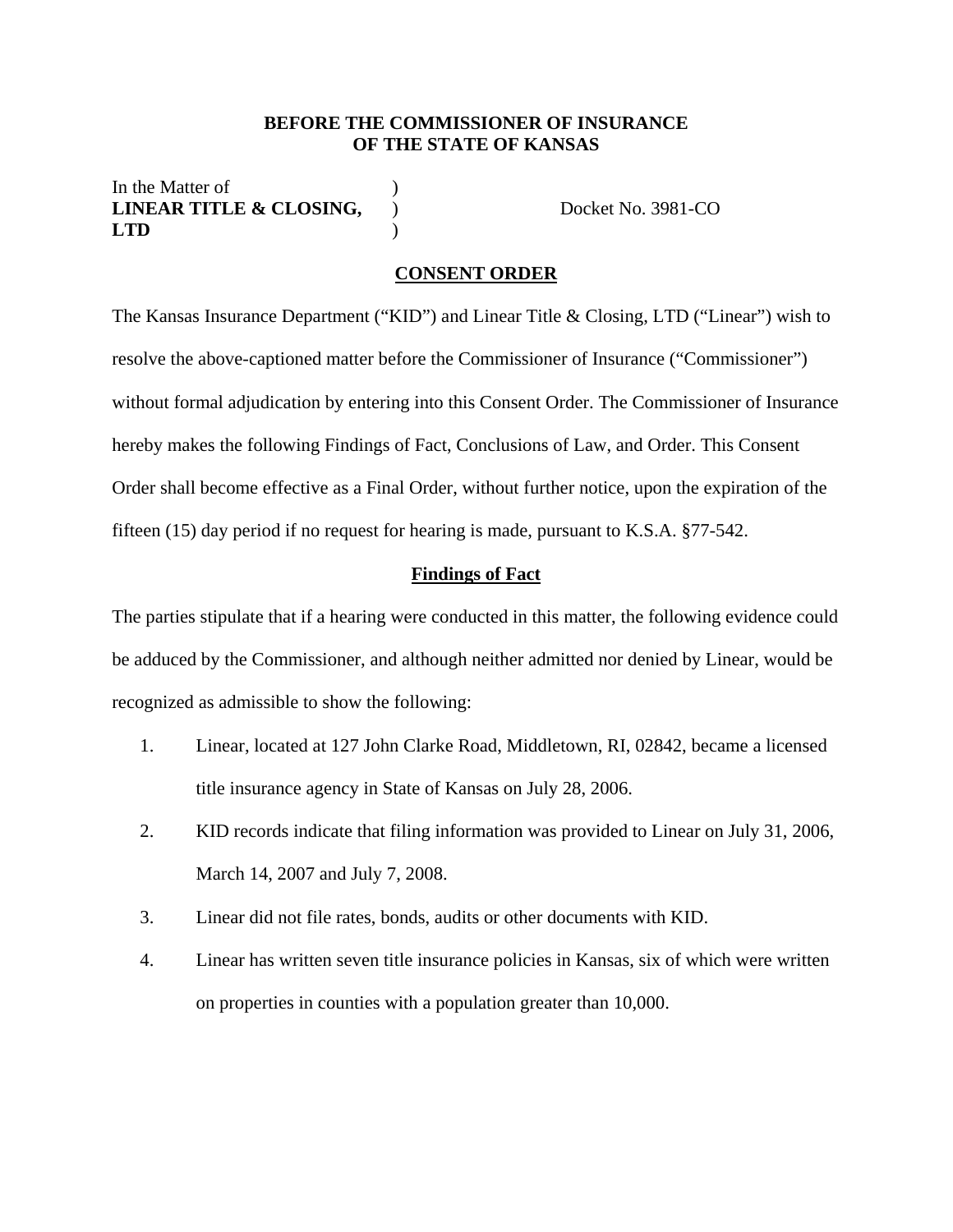# **Applicable Law**

K.S.A. 40-952(c) prohibits any charge for title insurance for transactions in counties having a population of 10,000 or more unless the rates, rules, manuals of classification and other specified documents have been filed with KID.

K.S.A. 40-1139 requires title insurance agents to file a surety bond or irrevocable letter of credit in a form acceptable to KID.

K.S.A. 40-2407 (a) (1) authorizes the Commissioner to order payment of penalties up to \$1,000 for each violation (\$5,000 if the party reasonably should have known) with an aggregate penalty of \$10,000 ("... but not to exceed an aggregate of \$50,000 in any six-month period.").

K.S.A. 40-2407 (a) (2) authorizes the Commissioner to suspend or revoke a person's license "...if the person reasonably should have known such person was in violation of the act."

# **Conclusions of Law**

Based on the Findings of Fact in Paragraphs 1 through 4 and the Applicable Law described above, **IT IS THEREFORE, AGREED UPON BY THE COMMISSIONER OF INSURANCE AND LINEAR AND HEREBY ORDERED THAT**:

- 5. Linear neither admits nor denies the allegations set forth in Paragraphs 1 through 4 above.
- 6. Linear agrees to make a payment of Five Hundred Dollars and 00/100 (\$500.00) to KID in exchange for the dismissal of this action with prejudice.
- 7. Upon entry of this Consent Order this action shall be dismissed with prejudice. None of the Findings of Fact, Conclusions of Law or Orders contained in this Consent Order are deemed binding or effective since no hearing was conducted in this matter.
- 8. If payment is not made as required, KID may vacate and/or declare this Consent Order void and proceed with a hearing.
- 9. The Commissioner shall retain jurisdiction over this matter to issue any Order(s) deemed necessary and appropriate.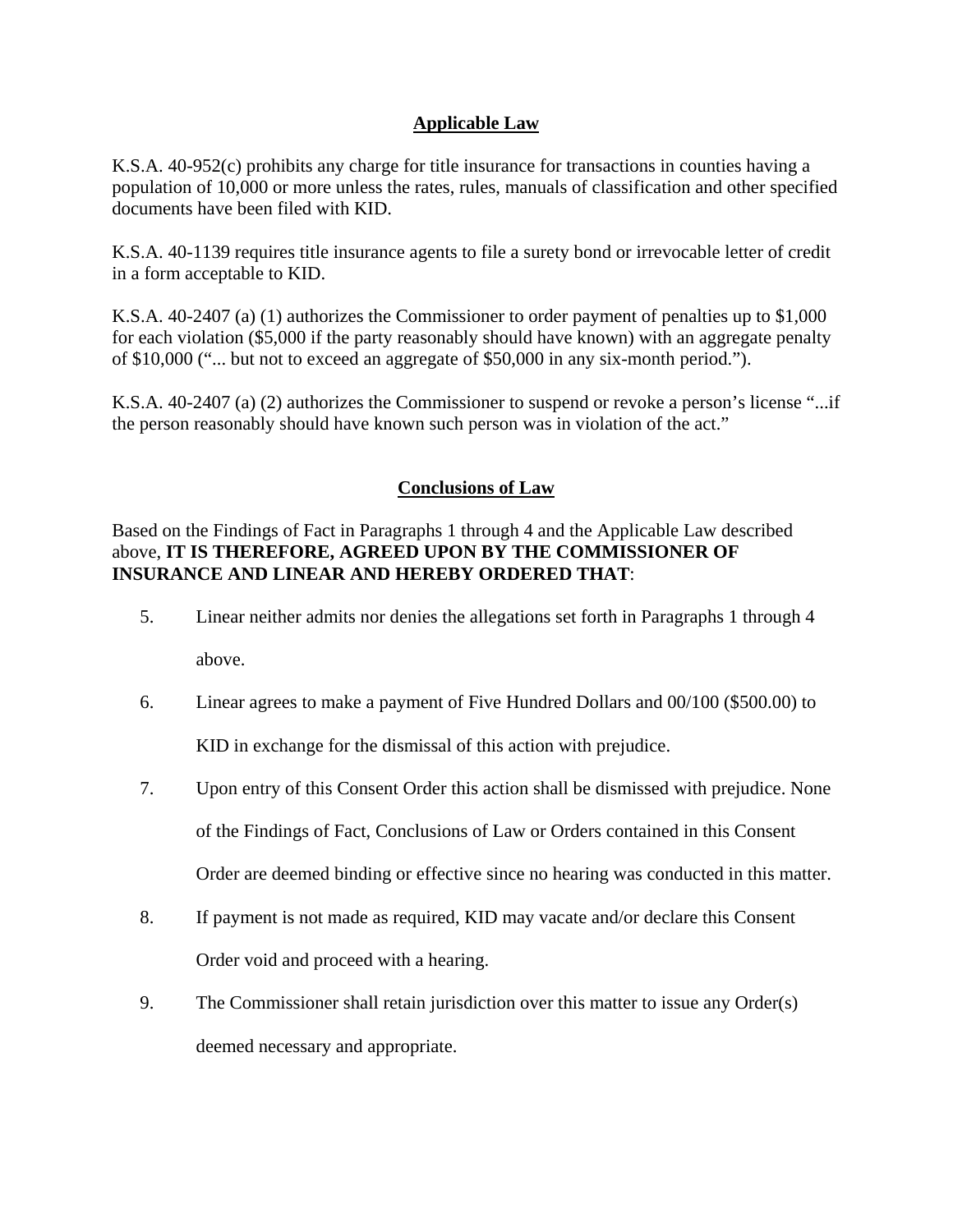# **NOTICE OF RIGHTS**

Linear is entitled to request a hearing pursuant to K.S.A. 77-542. If Linear desires a hearing, the company must file a written request for a hearing with:

 John W. Campbell, General Counsel Kansas Insurance Department 420 S.W.  $9<sup>th</sup>$  Street Topeka, Kansas 66612

This request must be filed within fifteen (15) days from the date of service of this Order. If Linear requests a hearing, the Kansas Insurance Department will notify the company of the time and place of the hearing and information on the procedures, right of representation, and other rights of parties relating to the conduct of the hearing, before commencement of the same.

If a hearing is not requested in the time and manner stated above, this Consent Order shall become effective as a Final Order upon the expiration of time for requesting a hearing, pursuant to K.S.A. 77-613. In the event Linear files a petition for judicial review, pursuant to K.S.A. 77- 613(e), the agency officer to be served on behalf of the Kansas Insurance Department is:

 John W. Campbell, General Counsel Kansas Insurance Department 420 S.W.  $9<sup>th</sup>$  Street Topeka, Kansas 66612

## IT IS SO ORDERED THIS **15th DAY OF APRIL, 2009, IN THE CITY OF TOPEKA, COUNTY OF SHAWNEE, STATE OF KANSAS.**



 $\angle$ s/ Sandy Praeger $\angle$  Sandy Praeger ARTMENT COMMISSIONER OF Insurance

 $\angle$ s/ John W. Campbell $\angle$  John W. Campbell General Counsel